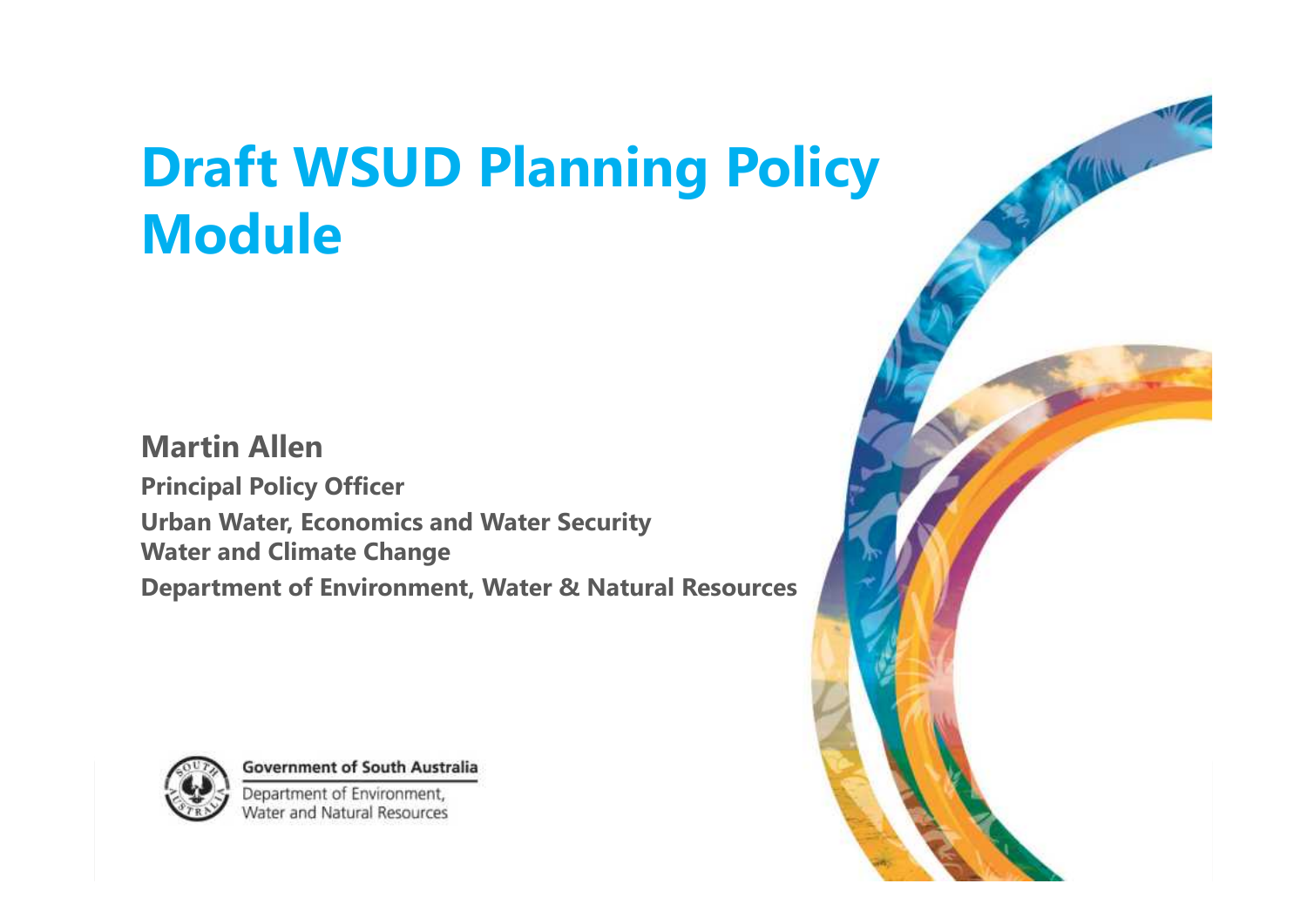## Water sensitive urban design

Creating more liveable and water sensitive cities in South Australia



**Government of South Australia** Department of Environment, Water and Natural Resources

#### Consultation feedback

Strong interest in further support for WSUD in State planning system (incl. SAPPL) Interest in WSUD principles and target recognition in SA's planning system

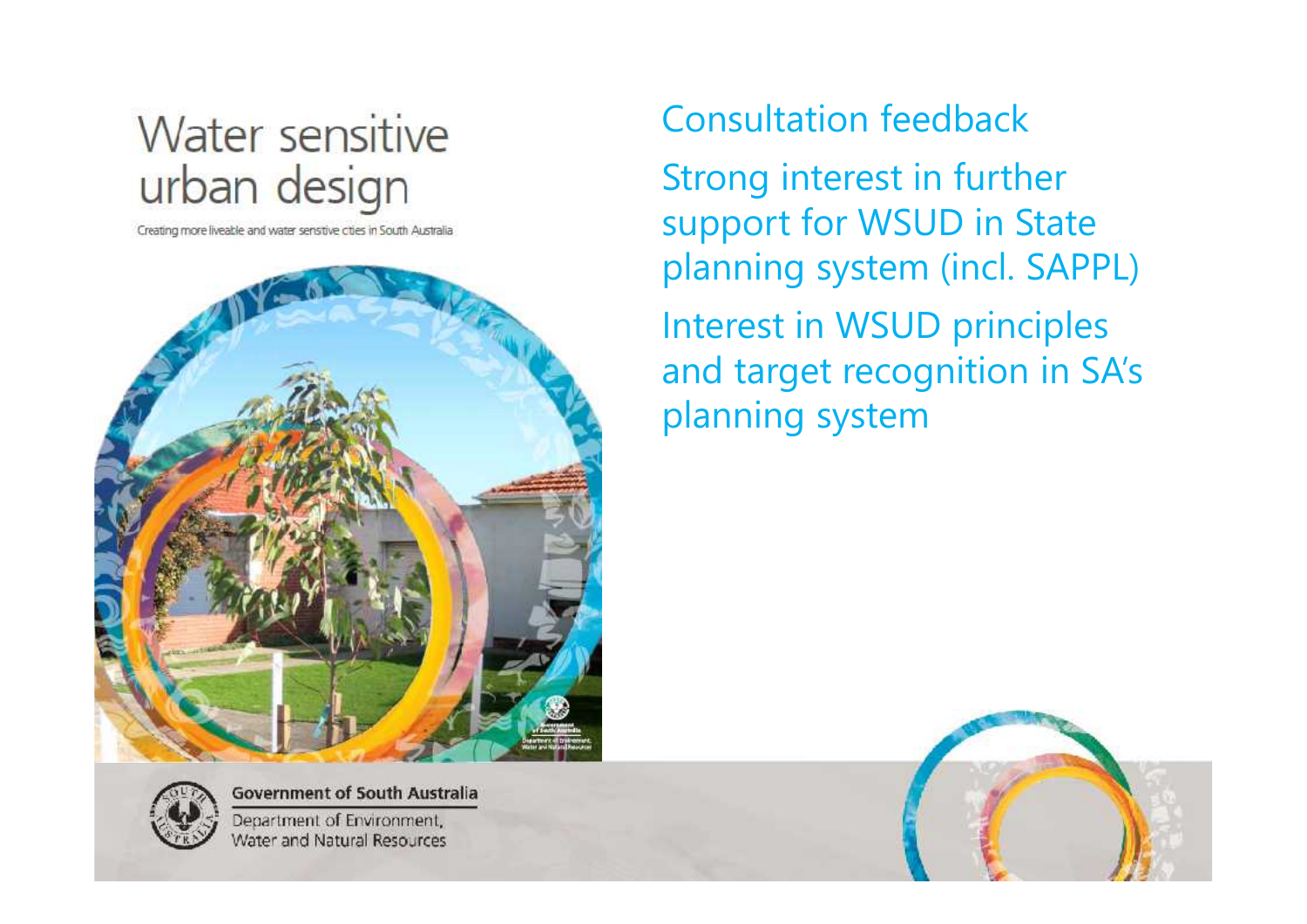### **Action 2**: **Ensure WSUD is strongly supported through the State's land-use planning system**

Includes commitment for DPTI with DEWNR support to update SAPPL to support WSUD

Supports 30 Year GAP including:

- *Policies – water: incorporate WSUD techniques in new developments; require WSUD in Structure Plans and Precinct Requirements*
- *Biodiversity target E: minimise discharge of stormwater, pollution and nutrients through adoption of WSUD and ACWQIP policies and targets into Development Plans*

DEWNR liaising with DPTI on possible approach



**Government of South Australia** 

Department of Environment, **Nater and Natural Resources** 

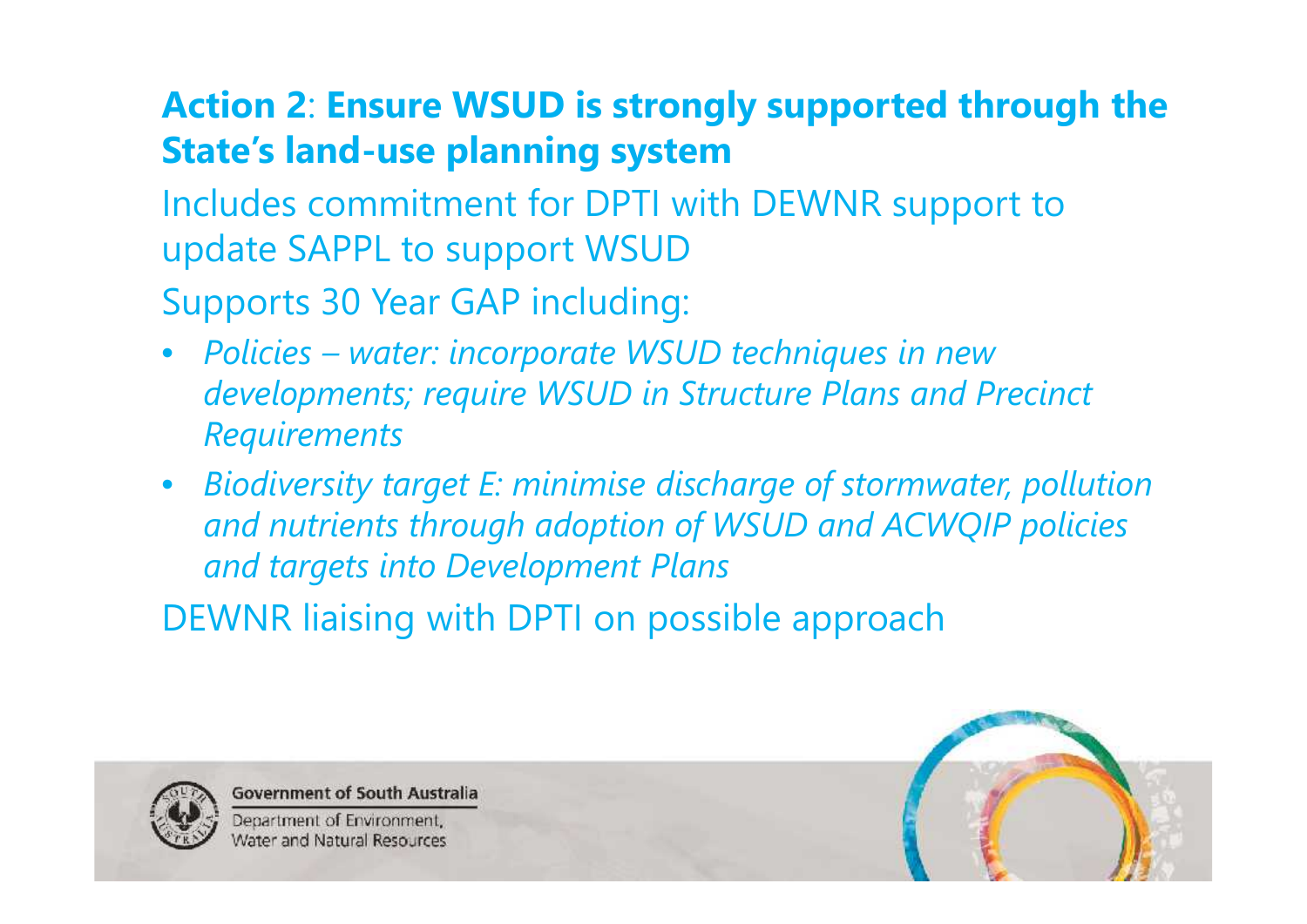## SAPPL - Natural Resources

- maximise conservation, minimise consumption, encourage reuse of water
- re-use stormwater where practical… minimise runoff… protect water quality… prevent water pollution… maintain natural hydrological systems
- water discharged should be equivalent or better than pre-developed state
- runoff rate not exceed that which existed pre-development
- include systems to protect it from damage during a minimum 1-in-100 year flood
- contain adequate provision to control site over-flow
- be designed to improve the quality of stormwater and minimise pollutant transfer to receiving waters
- manage rate and duration of stormwater discharges to ensure downstream systems are not overloaded
- minimise discharge of contaminants
- preserve natural drainage systems
- provide that only clean stormwater enters the public stormwater system



**Government of South Australia** 

Department of Environment, Water and Natural Resources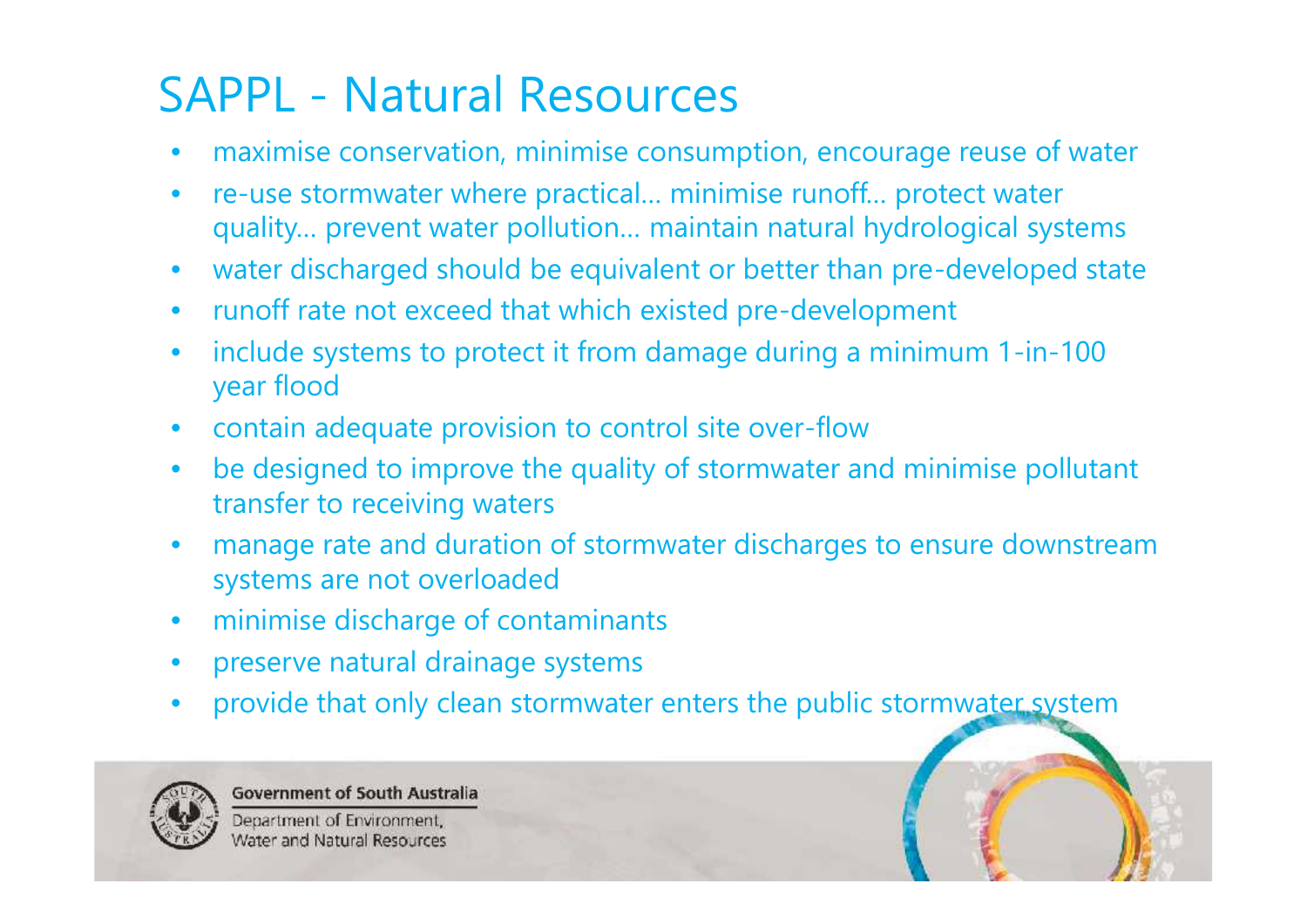## Other SAPPL modules

Coastal areas

- stormwater disposed of in a manner that will not cause pollution of marine and on-shore environment
- Land division
- stormwater drained in an environmentally sensitive manner
- Landscaping
- incorporate open space and landscaping to minimise hard paved surfaces Medium and High Density
- green roofs encouraged on all new residential, commercial or mixed use buildings

Open space

- design to incorporate re-use of stormwater for irrigation Residential Development
- allotments sited and designed to accommodate… water sensitive design systems that enable storage, treatment and reuse of stormwaters



**Government of South Australia** 

Department of Environment, Water and Natural Resources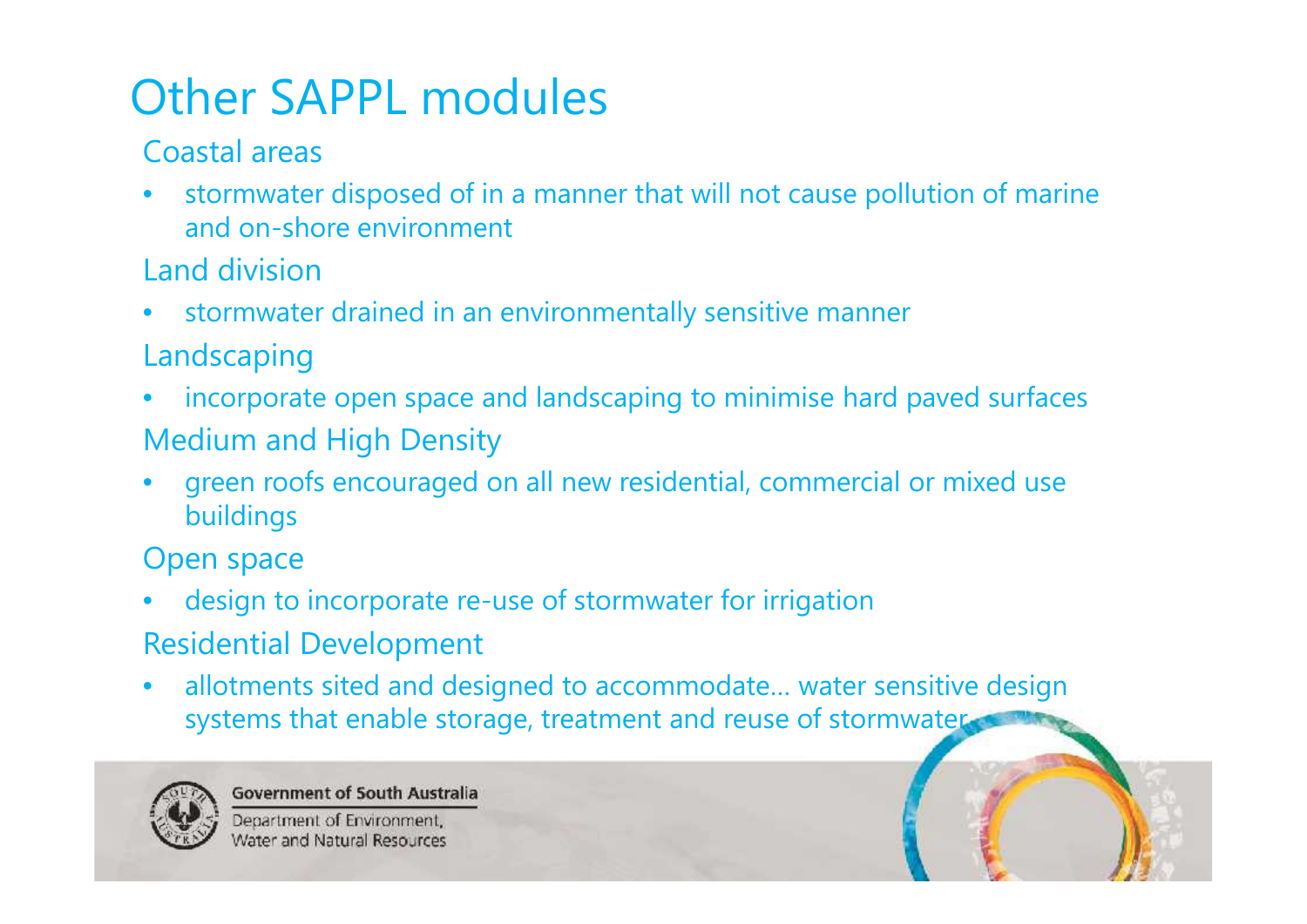## Draft (for discussion)

- new SAPPL / proposed State Planning Code module
- meet intent of WSUD policy to strengthen how WSUD is considered
- encourage consideration of State-wide WSUD performance principles and targets
- scope broad or limited
- allow local interpretation
- guidance
- opportunity to facilitate how WSUD might be supported in a new planning framework



**Government of South Australia** 

Department of Environment Water and Natural Resources

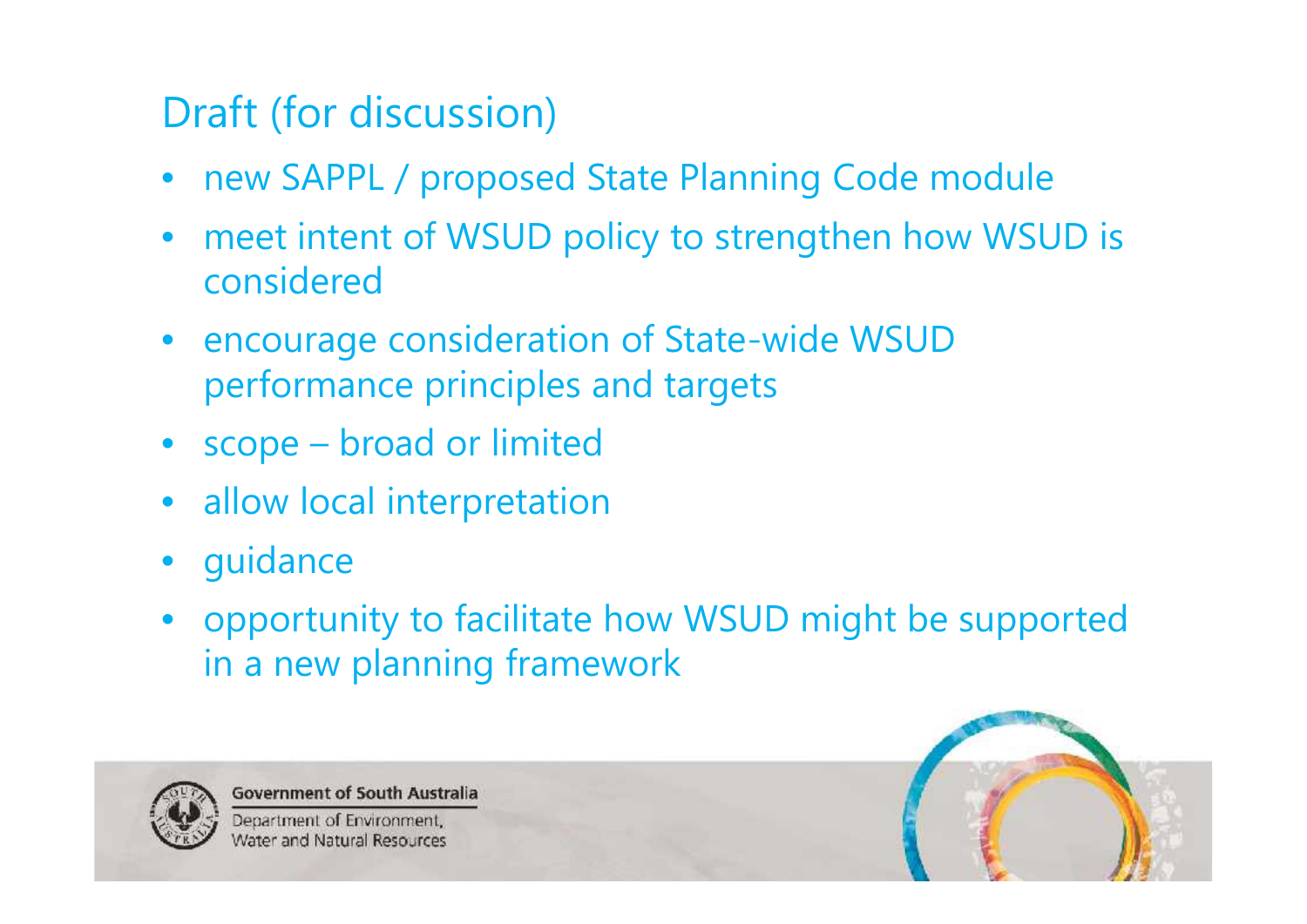# Draft SAPPL WSUD module

- DEWNR liaising with DPTI on the most suitable approach to address the Action 2 commitment
- Welcome feedback (proforma)



**Government of South Australia** 

Department of Environment, Water and Natural Resources